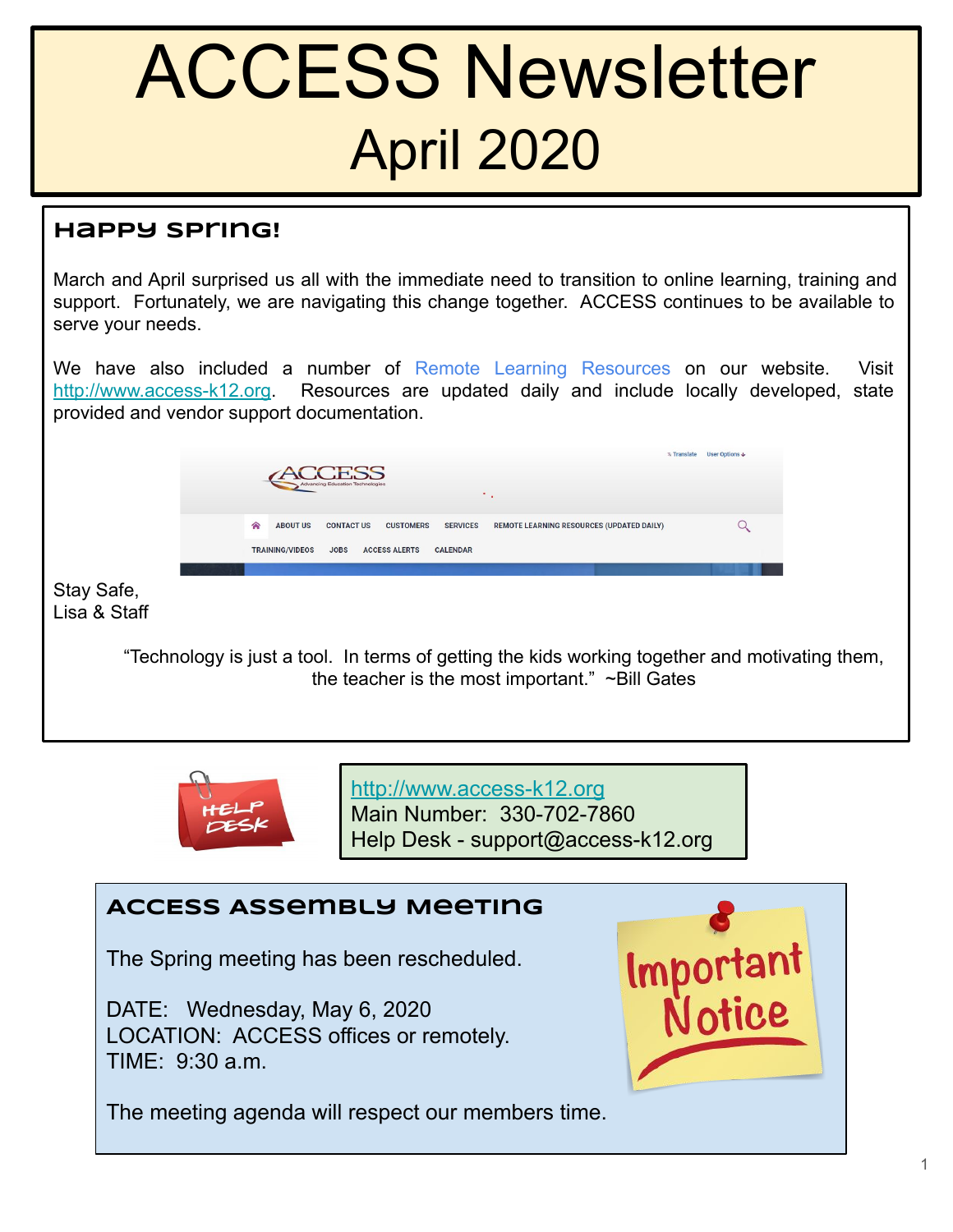## **INFOhio Library Services**



INFOhio has a number of resources available. Among them are Webinar Recordings on a number of valuable educational topics. If you missed a training option, you can find the recording here. <https://www.infohio.org/campus/webinars/recordings>

|                                                                                                                                          | $\equiv$<br>Site Search                                                                                                                                                                                                                   |                                                                                                                                                                                    |  |  |  |
|------------------------------------------------------------------------------------------------------------------------------------------|-------------------------------------------------------------------------------------------------------------------------------------------------------------------------------------------------------------------------------------------|------------------------------------------------------------------------------------------------------------------------------------------------------------------------------------|--|--|--|
| INFOhio can help with remote learning. To learn how, click this alert to read the latest<br>Œ<br>in Keep Calm and Carry On with INFOhio. |                                                                                                                                                                                                                                           |                                                                                                                                                                                    |  |  |  |
| <b>Webinar Recordings</b><br>Home - INFOhio Campus - INFOhio Webinars - Webinar Recordings                                               |                                                                                                                                                                                                                                           |                                                                                                                                                                                    |  |  |  |
| <b>Learn with INFOhio Webinars</b>                                                                                                       |                                                                                                                                                                                                                                           | $\leftarrow$ Back                                                                                                                                                                  |  |  |  |
| (Almost) Paperless<br><b>Literature Circles</b><br>Webinar was presented on 2017-04-<br>06                                               | <b>Early Learners Go Digital</b><br>(Ages 3-5): Be the Helper<br><b>Webinar Series-Support</b><br><b>Ohio's Remote Learning</b><br>with Quality Content from<br><b>INFOhio</b><br>Register now. Webinar to be<br>presented on 2020-04-09. | <b>One App at a Time: Taking</b><br><b>Small Steps to Integrate</b><br><b>Content Creation Apps</b><br>from AASL's Top Apps for<br>2015<br>Webinar was presented on 2016-04-<br>14 |  |  |  |
| <b>5 Tech Hack Weapons for</b><br><b>Your Zombie Fighting</b><br>Arsenal<br>Webinar was presented on 2015-08-<br>05.                     | <b>Early Literacy in a Digital</b><br><b>World: Apps and Ebooks for</b><br><b>Young Readers</b>                                                                                                                                           | <b>Online Assessment</b><br><b>Resource Forecast: Strong</b><br><b>Gusts Become Easy Breezes</b><br>- Finding the Best                                                             |  |  |  |
| 60 minutes to Innovative<br><b>Instructional Activities with</b><br><b>INFOhio Resources</b><br>Webinar was presented on 2016-04-        | Webinar was presented on 2014-10-<br>02.<br><b>Empowering Students to be</b>                                                                                                                                                              | <b>Resources for Your</b><br>Learners<br>Webinar was presented on 2016-09-<br>22.<br><b>Til</b> Educator Tools<br>ு<br><b>ISearch</b>                                              |  |  |  |

## **How do I keep up-to-date with remote learning through INFOhio?**

For the latest on how INFOhio can support remote learning, please see [Keep Calm](https://www.infohio.org/blog/item/keep-calm-and-carry-on-with-infohio) [and Carry On with INFOhio!](https://www.infohio.org/blog/item/keep-calm-and-carry-on-with-infohio) This article is continually updated with the latest information. For questions regarding INFOhio's remote learning resources, please reach out at [support.infohio.org](https://support.infohio.org/). You can also [stay connected](https://www.infohio.org/about/connect) with INFOhio by signing up for INFOhio's listserv and newsletter or like and follow INFOhio on [Facebook,](https://www.infohio.org/facebook.com/infohio) [Instagram,](https://www.instagram.com/infohio/) and [Twitter](https://www.twitter.com/infohio/).

**Library support by [INFOhio](http://www.infohio.org). Phone number: 330-702-7875 Support Email Address: support@infohio.org**

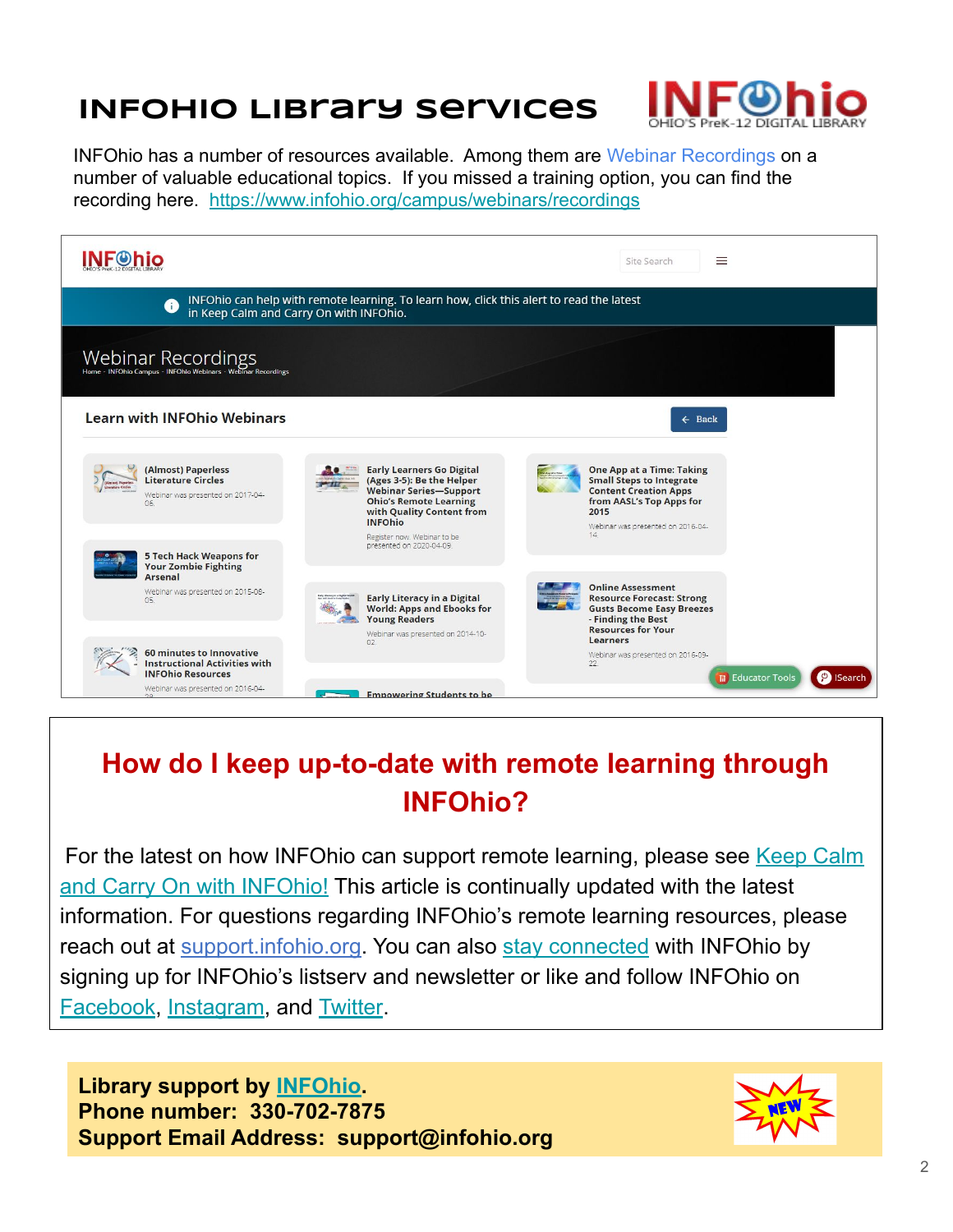## **When it comes to remote learning, where should I begin?**

Prepare for remote learning with resources, lessons, and more that all Ohio PreK-12 schools can use. Your students can keep calm, carry on, and keep learning with INFOhio!

Ohio's schools serve different populations of students and parents. INFOhio provides equitable access to high-quality instructional content. In the [Remote Learning Blog Series](https://www.infohio.org/blog/tag/remote%20learning), INFOhio shares two ways to deliver INFOhio content to students who are not present in the school building: print and digital.

INFOhio provides many resources for Ohio students that contain content in both print and digital form. Check out the options below that are perfect for learners of all ages – even parents.

- · [Remote Learning with INFOhio: Ages 3-5](https://www.infohio.org/blog/item/remote-learning-with-infohio)
- [Remote Learning with INFOhio: Grades K-5](https://www.infohio.org/blog/item/remote-learning-with-infohio-grades-k-5)
- · [Remote Learning with INFOhio: Grades 6-8](https://www.infohio.org/blog/item/remote-learning-with-infohio-grades-6-8)
- [Remote Learning with INFOhio: Grades 9-12](https://www.infohio.org/blog/item/remote-learning-with-infohio-grades-9-12)
- [Remote Learning with INFOhio: The First Few Weeks](https://www.infohio.org/blog/item/remote-learning-with-infohio-the-first-few-weeks)
- Remote Learning with INFOhio: Supporting Parents

Have questions or need help with your username and password? Contact [support.infohio.org](https://support.infohio.org/).

## **Does INFOhio offer training on remote learning?**

INFOhio's latest webinar series to support remote learning started in March and continues into April. *Be the Helper—Support Ohio's Remote Learning with Quality Content from INFOhio* is for INFOhio's [IPartners](https://www.infohio.org/campus/ipartner)[, ICoaches](https://www.infohio.org/campus/icoach), Providers, and all other education professionals who want to learn how to help support teachers with remote learning.

In this series, participants will learn how to be the helpers for remote teaching and learning with INFOhio's digital content. In addition to sharing more about how to use INFOhio resources and tools, INFOhio invites educational experts (that's you!) to share best practices, observations of what works, and personal anecdotes from your current remote teaching and learning experiences. Each webinar will be held at noon, will last 1 hour, and participants can earn contact hour certificates for attending. Click the links below to watch the recordings:

- **[IWonder & Genius Hour \(Grades 4-10\) Recording](https://www.infohio.org/campus/webinars/recordings/item/lwi20200325)**
- [Points of View Reference Center \(Grades 7-12\) Recording](https://www.infohio.org/campus/webinars/recordings/item/lwi20200327)
- [World Book Resources \(Grades PreK-12\) Recording](https://www.infohio.org/campus/webinars/recordings/item/lwi20200401)
- [Find Texts for All Grades and All Subjects \(Grades PreK-12\) Recording](https://www.infohio.org/campus/webinars/recordings/item/lwi20200403)

The *Be the Helper* webinar series will continue throughout April with three additional topics. Click the links to register:

- [Early Learners Go Digital \(Ages 3-5\): Thursday, April 9 at noon](https://www.infohio.org/campus/webinars/recordings/item/lwi20200409)
- **[Hands-on Science for Remote Learning \(Grades K-5\): Friday, April 17 at noon](https://www.infohio.org/campus/webinars/recordings/item/lwi20200417)**
- [Hands-on Science for Remote Learning \(Grades 6-12\): Friday, April 24 at noon](https://www.infohio.org/campus/webinars/recordings/item/lwi20200424)

 For more information about this series, see [INFOhio Webinars: Be the Helper—Support Ohio's](https://www.infohio.org/blog/item/infohio-webinars-be-the-helper-support-ohio-s-remote-learning-with-quality-content-from-infohio) [Remote Learning with Quality Content from INFOhio.](https://www.infohio.org/blog/item/infohio-webinars-be-the-helper-support-ohio-s-remote-learning-with-quality-content-from-infohio)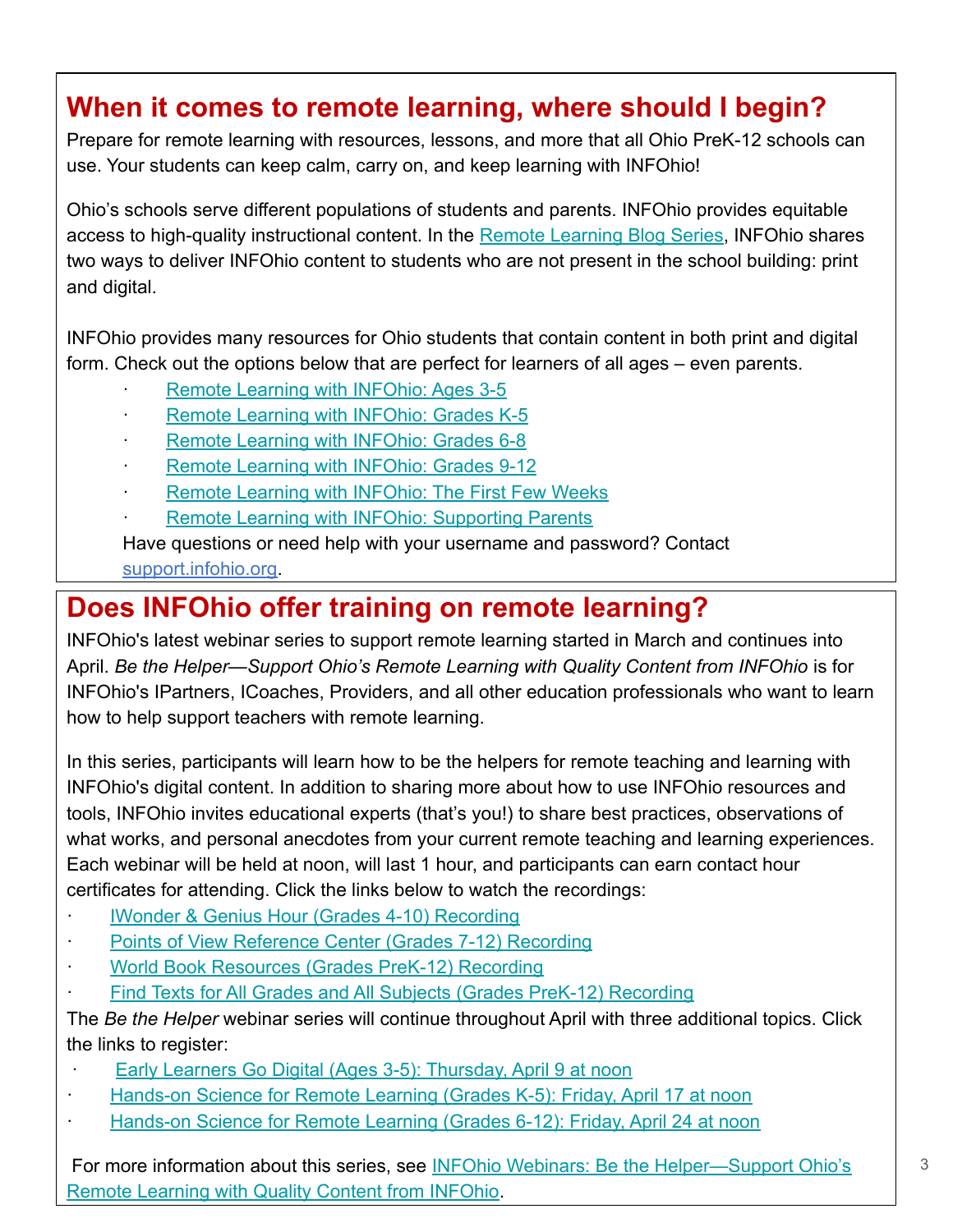## **FISCAL SERVICES**

## **IMPORTANT DATES - MARK YOUR CALENDAR!**

**The next Staff and Course Collection** - Final (FY20) (2020L2FNL) L is open from 2/4/2020 to 8/7/2020. Continue reporting the same staff as reported for the initial submission.

 **Five Year Forecast** - Required Spring Update (FY20) (2020P2MAY) P is open from 4/1/2020 to 5/31/2020

**Five Year Forecast** - Final Optional (FY20) (2020P3OPT) P is open from 6/5/2020 to 8/7/2020

**Financial Collection** (FY20) (2020H0000) H is open from 6/1/2020 to 8/31/2020



### **Upcoming Fiscal Trainings for All Districts**

### **Redesign Trainings**

| April 21, 2020 | USAS-r #2 Training 9:00AM - 3:00PM |
|----------------|------------------------------------|
| May 5, 2020    | USAS-r #3 Training 9:00AM - 3:00PM |
| April 29, 2020 | USPS-r #2 Training 9:00AM - 3:00PM |
| May 20, 2020   | USPS-r #3 Training 9:00AM - 3:00PM |

### **Fiscal Year End Meetings**

Classic - Friday May 29, 2020 9:00AM - 11:30AM Redesign - Friday May 29, 2020 1:00PM - 3:30PM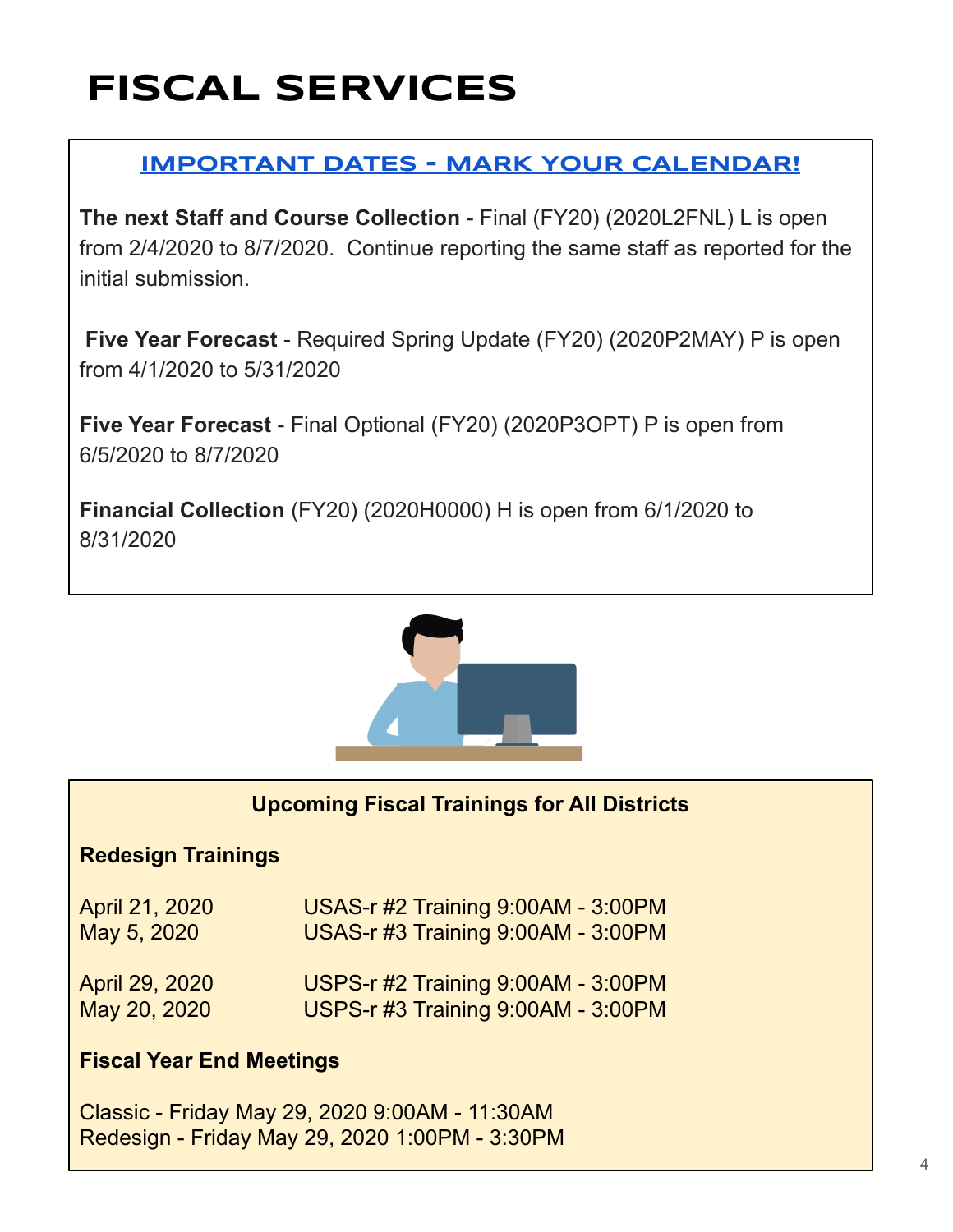### **REDESIGN UPDATE....**

As of April 10, 2020, there are now **14** ACCESS districts live on the redesign software. Migrations continue with typically six districts working toward going live during each wave. ACCESS continues to offer quarterly trainings, virtual for now, for those preparing to go live or interested in getting a jump start on training. It is recommended that district staff attend two sessions of redesign training prior to going live on the software. Districts planning to go live between July 2020 and December 2020 should consider attending training between April 2020 and June 2020. Prep Sessions have been discontinued due to the current pandemic but will be offered again on Thursdays for districts going live in the current wave once conditions permit. These should be utilized for data prep work, additional training needs, and parallel processing. Future go live districts should reserve Thursdays during their go live wave for these purposes as well.

### **Districts remaining in current wave for go live between Jan 2020 and June 2020:**

Beaver **Campbell** Columbiana Exempted Village Salem **Struthers** 

**Next wave districts for a go live between July and December 2020:**

Boardman Mahoning County ESC Mahoning Council of Government Mahoning Unlimited Classroom Mahoning Valley Stem Youngstown Community School

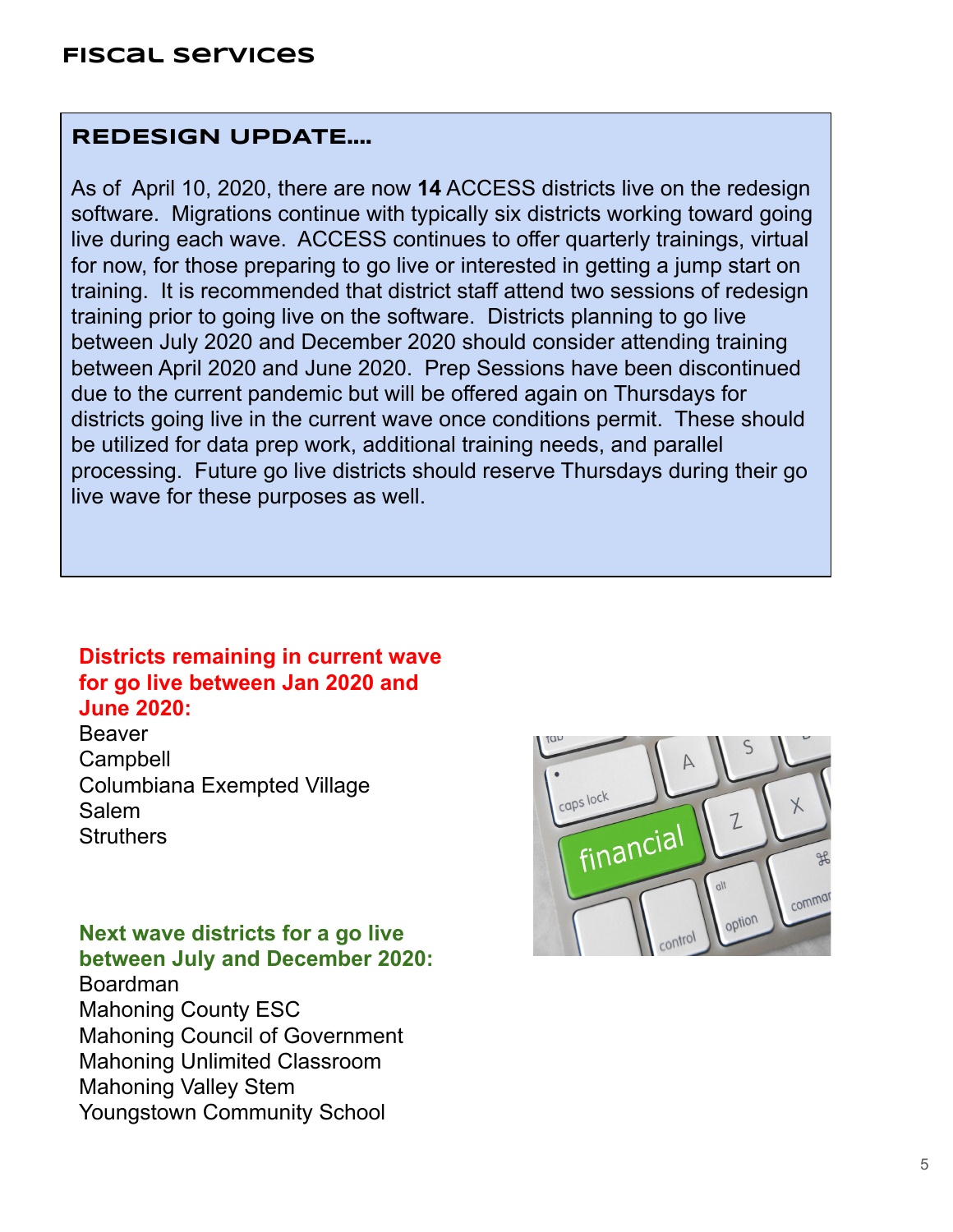## **Network Services**

### **CYBERSECURITY INFORMATION - DHS Cyber Hygiene Alerts**

ACCESS has recently signed up for Department of Homeland Security Cyber Hygiene Assessments. These scans are run against our internet edge network and help to identify any potential internet-exposed vulnerabilities.

District technology coordinators will receive notification of any identified vulnerabilities and ACCESS staff will assist to resolve any critical and high priority issues.

### **Alpha server security - NEW DATE**

Last school year we rolled out a new version of Reflection. The reason for that was increased security for your fiscal staff and fiscal data.

ACCESS was scheduled to disable the less secure telnet access to the Alpha server at the end of March, 2020, but due to the current circumstances have pushed that date back to **until 4/24/20.** All future connections after 4/24/20 need to be SSH v2. You shouldn't have to do anything, as all organizations upgraded Reflection last year. However, if you have any folks still using the old Reflection, it will no longer work after telnet is turned off.

Please contact us if you have any questions about this change.



## **ACCESS Tech Talk**

**Staying in touch to share, learn and support each other.**

**Wednesdays 1:00 PM**



**Information to join is [HERE](https://zoom.us/j/490168356?pwd=TUM1Z3U1Y05VbTMyVStzN0h1S3kvUT09)**

## **ACCESS VOIP SERVICES - Jabber App**

ACCESS rolled out a new service called **Jabber** for our VoIP districts. This app allows you to use your computer or cell phone as if it were your desk phone at school. Calls to your school phone will ring on your Jabber app just as if you were sitting at your desk at school. When you make calls with Jabber, they will appear to be from your phone at schools. There are several other features, like instant messaging, included as well.

If you need further information, just let us know or speak with your local technology representative.

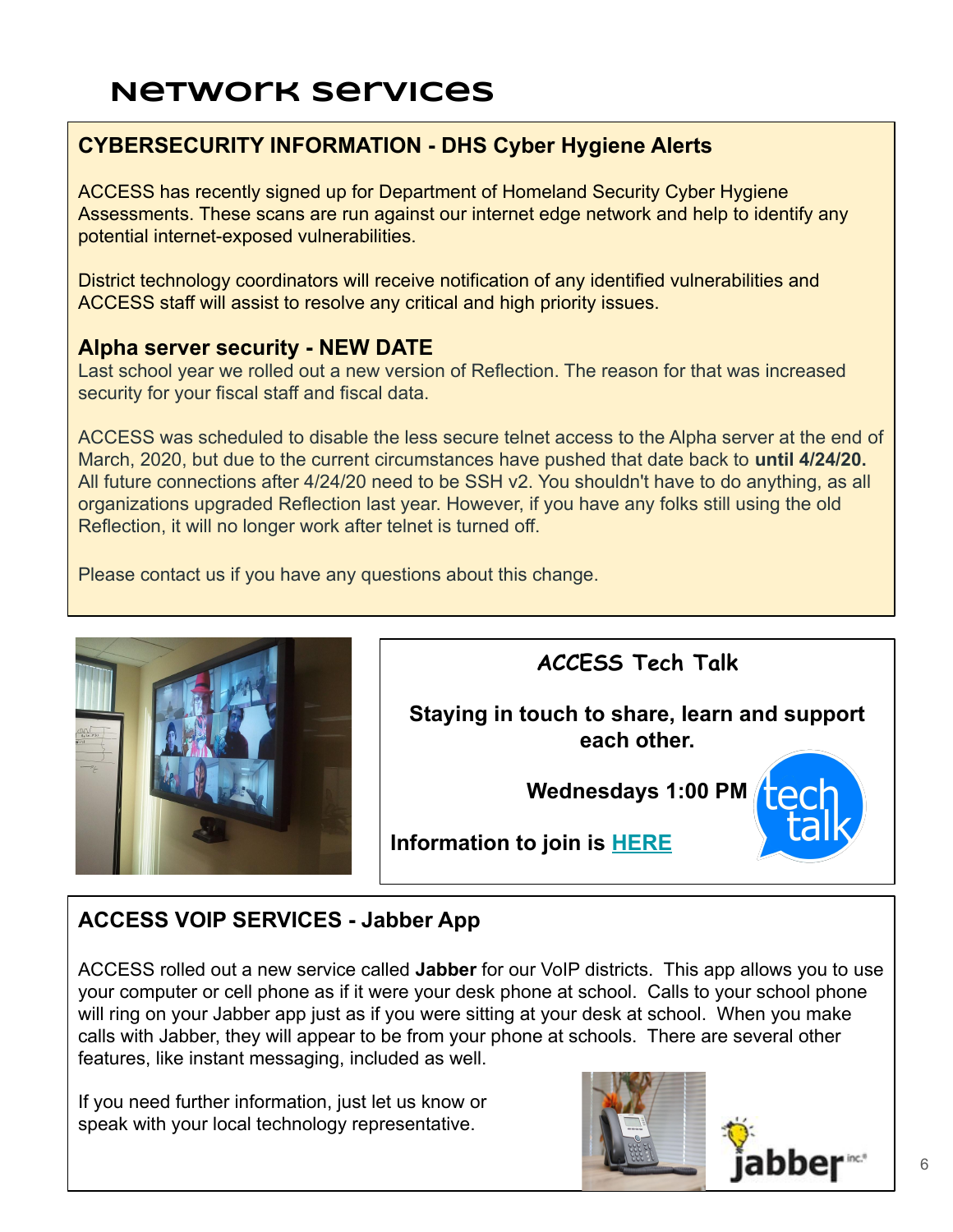## STUDENT SERVICES

## Autocrat - Easily share student-specific documents via gmail

If you are looking for a way to easily share out student-specific information in bulk via gmail, the Autocrat add-on in Google Sheets is a great way to make this happen! Autocrat gives you the ability to merge information from your spreadsheets into other formats, like documents or PDFs, then email this information individually to each student using a bulk process. This would be a great way to disseminate usernames and passwords for the Online Course Request module of StudentInformation, or send ParentAccess registration keys to contacts. You would need a spreadsheet containing the data to merge, the document you wish to send out with the merged tags, and the Autocrat add-on installed in Google Sheets. Once you run the process, you can also save copies of each merged document to a folder in your Google drive.

Step-by-step instructions are available [here](https://blog.sheetgo.com/education-processes/how-to-use-autocrat-add-on-for-google-sheets/). This can be used for many things beyond just student-centric options or those suggested above. Take a look - it's a pretty slick process!

## Posting Official Reports Cards on ParentAccess

We are encouraging districts to take advantage of the ability to publish official report cards to ParentAccess. This provides each student/parent a PDF copy of their report card which can be downloaded, printed, or saved for their own use. This can also be made available for staff to quickly view the most current report card for each student.

Instructions for publishing [traditional report cards](http://webhelp.progressbook.com/StudentInformation/checklists/Report_Cards_Processing.pdf) from StudentInformation and [standards based report cards](http://webhelp.progressbook.com/GradeBook/PrincipalGuide/Principal_Guide2/report_cards/Finalize_Report_Cards.htm#XREF_84673_Finalize_and) from GradeBook are available from the Help sections in each platform.

The training videos for each type of report card are available on our website under [Student Services >](https://www.access-k12.org/Page/359) [ProgressBook Suite Training Videos.](https://www.access-k12.org/Page/359)

## Scheduling Trainings and Work Sessions

Until further notice all trainings will be held via Zoom, and all Scheduling Open Lab / Work Sessions are cancelled. When training dates get closer, information will be sent out with details and registration links. If you need assistance with scheduling questions please submit a ticket (email) to [student@access-k12.org](mailto:student@access-k12.org) with details of your question/situation, and we can work via email, phone, or using Zoom. Even though we may not be meeting in person, we are still here to help you!

> **I am only one, but still I am one. I cannot do everything, but still I can do something; and because I cannot do everything, I will not refuse to do something I can do.**









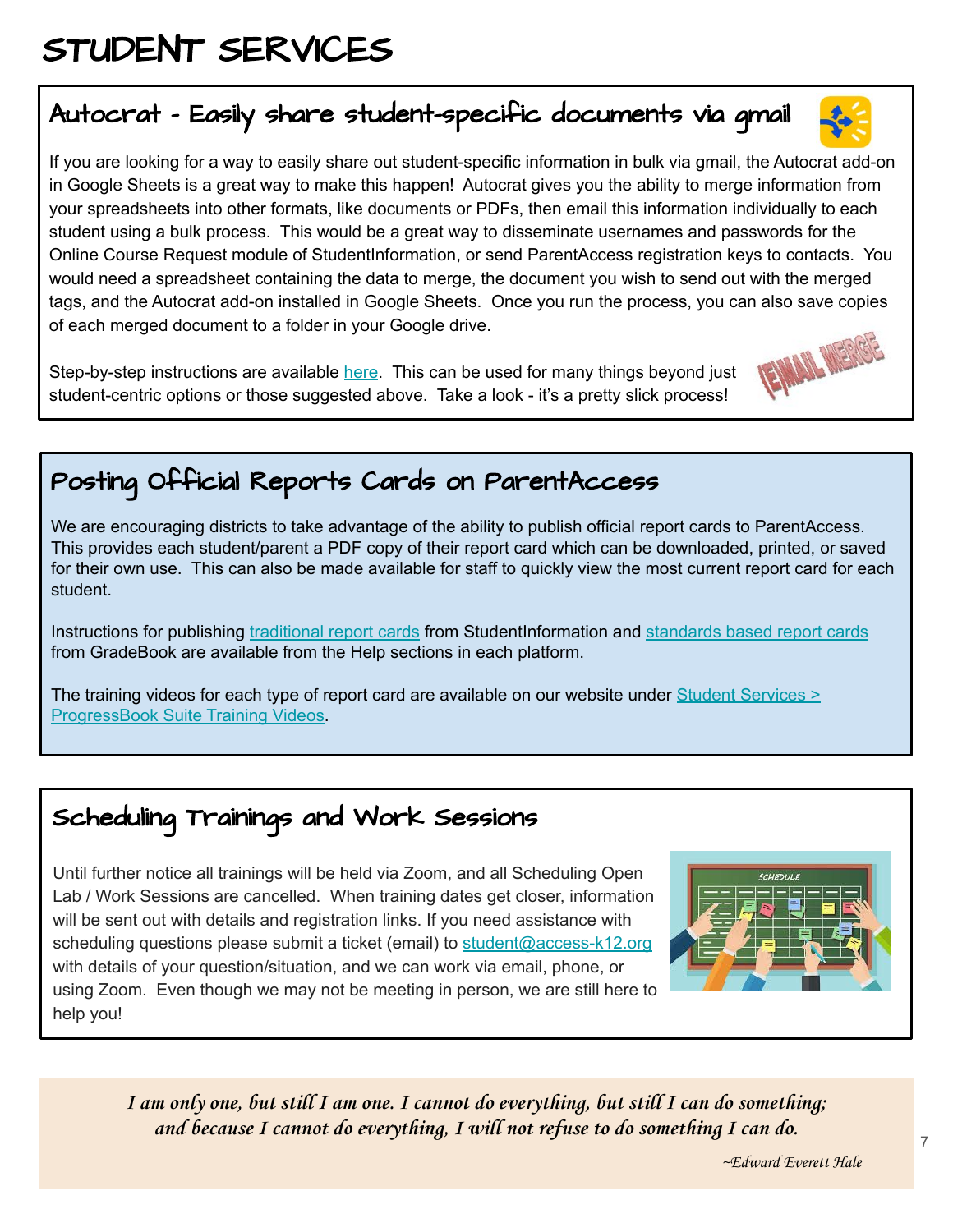## EMIS - Upcoming Trainings and Work Sessions

Until further notice, all ACCESS EMIS trainings will be held via Zoom. For the month of April, the following trainings are scheduled.

### **EMIS Alliance Trainings**

*EMIS Alliance is a collaboration between ODE, the MCOECN and ITCs. The Alliance trains ITC staff who then train district staff with the purpose of improving EMIS data quality.*

> Troubleshooting the CTE Reports Monday, **April 27, 2020** from **9 - Noon**

### **EMIS Coordinator Meeting**

We will cover the year end reporting requirements for FY20 Final S and SOES reporting and FY20 Graduate reporting details.

Thursday, **April 30, 2020** from **9 a.m. - 3 p.m.**



### **ODE ITC EMIS Training**

The ODE ITC EMIS Training for the months of April/May will be conducted by ODE via Skype. The following dates and times are available. To participate in one of these sessions, you must register from your *OH|ID account > Training and Registration > STARs Dashboard*. (Only register for one - all are the same). ODE will release the link and document to you closer to the date you are registered.

| Date               | Time               | Registration Deadline (12 pm) |
|--------------------|--------------------|-------------------------------|
| Monday, 4/27/20    | $1-3$ pm           | 4/23/20                       |
| Tuesday, 4/28/20   | 9-11 am $ 4/24/20$ |                               |
| Wednesday, 4/29/20 | $1-3$ pm           | 4/27/20                       |
| Thursday, 4/30/20  | 9-11 am 4/28/20    |                               |
| Friday, 5/1/20     | 9-11 am   4/29/20  |                               |

### **EMIS Work Sessions**

Although we cannot conduct in-person EMIS Work Sessions, we remain available to work through EMIS reporting issues with you. If you would like assistance, please send an email to [emis@access-k12.org](mailto:emis@access-k12.org). Include details of the subject in question. We can work with you individually via Zoom, phone or email.

### **EMIS and COVID-19**

Many areas of EMIS reporting are impacted by the current pandemic. One way to keep abreast of what is happening is from the ODE website, specifically the [COVID-19 Information for Ohio's Schools and Districts](http://education.ohio.gov/Topics/Student-Supports/Coronavirus) page. This site is updated frequently and includes information regarding Early Learning, Grading, Promotion and Retention, Graduation Requirements, Accountability and the Ohio Report Cards, TGRG, etc.

### **ACT Test Results**

We've received notification that the cd we receive with ACT results will be delayed. The ACCESS ACT cd in the past has included both National and State test results. As of the last ACT cd received and loaded, State test results were not included for any district. As soon as we have further information regarding this, we will let you know.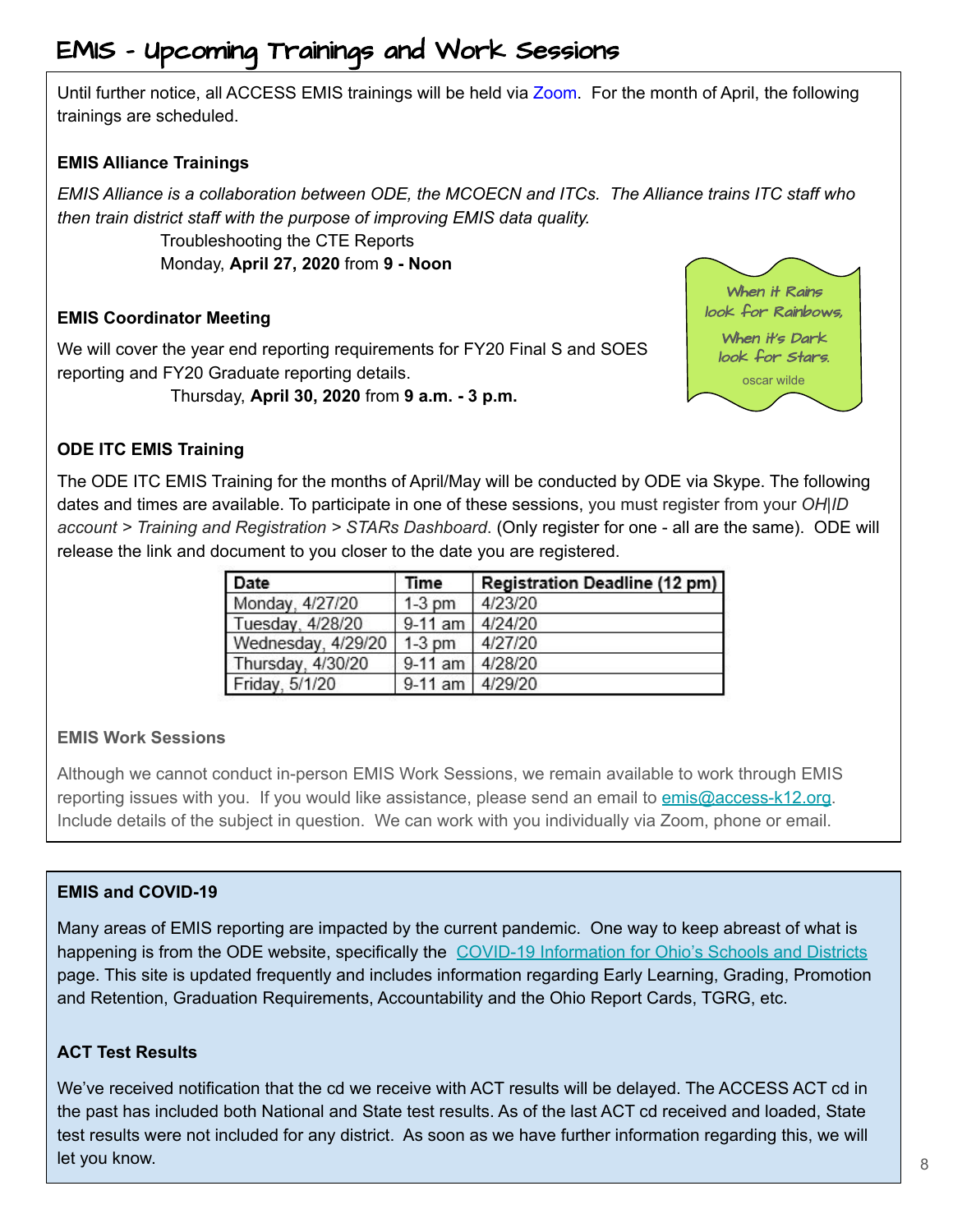## EMIS

### **Open EMIS Student Reporting Collections**

As of publication, the following EMIS Student Collections are posted to the Data Collector. Please note that some Collections may be removed (spring assessments, etc.) and others may see changes to their close dates. Please continue to submit Collections where data is available and collections are open.

### **FY20 Collections**

### **Midyear Student Collection (FY20)**

### *01/03/2020-04/30/2020*

Midyear collection of student data for all Traditional Districts, JVSd, ESCs, and State Supported Schools. Data reported is used for school funding, federal reporting and other ODE requirements.

### **SOES End of Year Student Collection (FY20)**

### *01/03/2020-08/11/2020*

This collection is required for all Community School and STEM districts reporting of student data. Data reported is used for school funding, federal reporting and other ODE requirements.

### **Staff and Course Collection - Final (FY20)**

### *10/01/2019-08/07/2020*

This collection is required for all EMIS reporting entities. The final staff collection includes staff employed any time in FY20. . This reporting includes students and their course records.

### **March Follow-up Collection (FY20)**

### *1/31/2020-05/01/2020*

The March reporting period is where Perkins IV student follow-up survey information of CTE Concentrators who left secondary education during the 2018-2019 school year. Districts begin to collect survey information no earlier than January 1st. ODE expects to release the files of students who will be included in the March Follow-Up reporting. All For districts with this reporting requirement, ACCESS will load your student file to the EMISFFE (flat file editor for you).

### **Calendar Collection - Final (FY20)**

### *10/01/2019-08/07/2020*

This collection is required for all EMIS reporting entities.

### **Student Cross Reference (FY20)**

### *07/05/2019-08/07/2020*

All EMIS reporting entities are required to submit data. Updated student information (admission and withdraw) must be reported within 30 days to SCR.

### **SOES Student Contact(s) Collection (FY20)**

### *08/02/2019-08/11/2020*

This collection is required for all community schools and STEM districts. This collection allows the resident district, community school, and STEM district to see student name and contact information in relation to conflicts regarding the student.

#### **Child Outcome Summary Assessment Collection (FY20)** *10/18/2019-08/28/2020*

Required collection for students given the Early Learning COS assessments. Beginning last school year, ESCs no longer submit these results to EMIS. All reporting is from the district of residence.

### **Kindergarten Readiness Assessment Collection (FY20)**

### *09/27/2019-04/24/2020*

This is the required collection for the Kindergarten Readiness State Assessment.

### **OGT Assessment Collection (FY20)**

#### *10/08/2019-08/07/2020* This collection will include OGT results administered anytime during this fiscal year.

### **DPR Growth Assessment Collection (FY20)**

### *10/25/2019-08/07/2020*

This collection allows dropout recovery schools to submit MAP Assessment results.

*The complete FY20 EMIS Data Processing Calendar is available from the [ODE website](http://education.ohio.gov/getattachment/Topics/Data/EMIS/Reporting-Responsibilities/EMIS-Data-Collection-Calendars/Processing-Schedule-FY20-v0-2-1-6-20.pdf.aspx?lang=en-US)*.